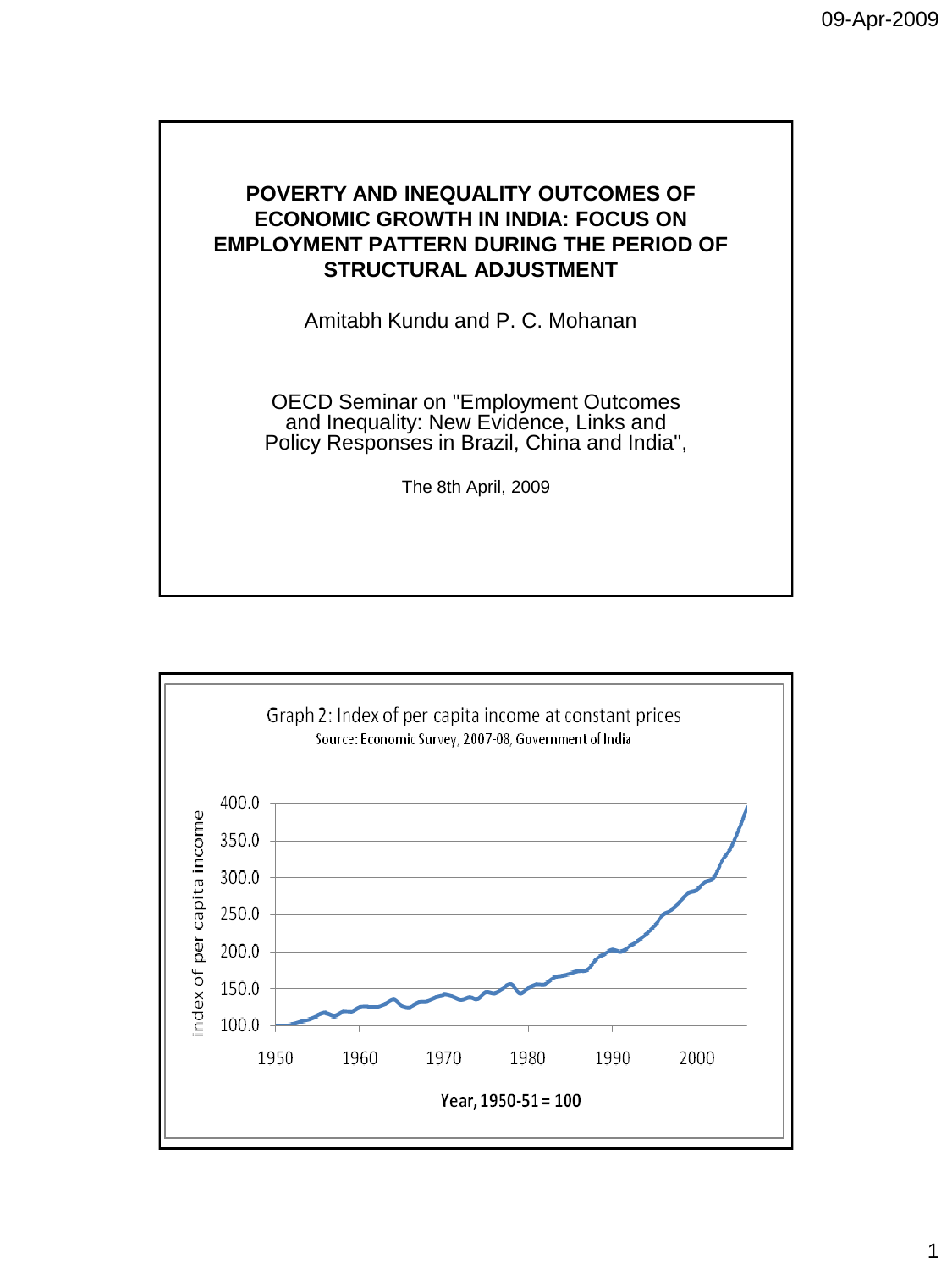

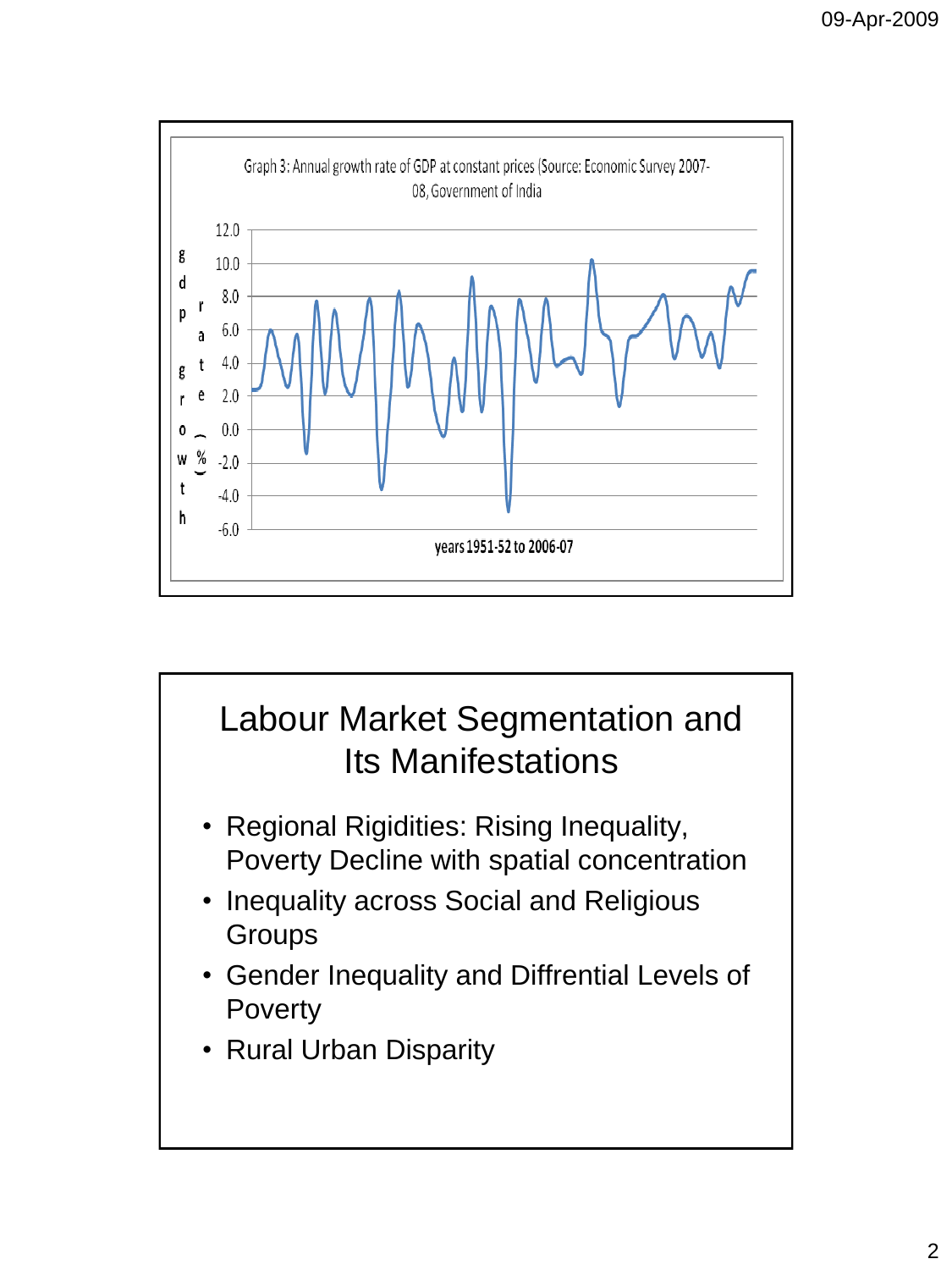| Disparity in GSDP per capita |                                 |                         |  |  |  |  |  |  |
|------------------------------|---------------------------------|-------------------------|--|--|--|--|--|--|
| Year                         | <b>Coefficient of variation</b> | <b>Gini Coefficient</b> |  |  |  |  |  |  |
| 1993-94                      | 34.55                           | 0.192                   |  |  |  |  |  |  |
| 1996–97                      | 36.78                           | 0.207                   |  |  |  |  |  |  |
| 1999-00                      | 37.42                           | 0.217                   |  |  |  |  |  |  |
| $2001 - 02$                  | 35.61                           | 0.208                   |  |  |  |  |  |  |
| $2002 - 03$                  | 36.69                           | 0.277                   |  |  |  |  |  |  |
| $2003 - 04$                  | 36.23                           | 0.229                   |  |  |  |  |  |  |
| $2004 - 05$                  | 38.44                           | 0.241                   |  |  |  |  |  |  |

Note: The inequality indices have been computed based on per capita figures using the population of the states as weights. The values for 1993–94, 1996–97 and 1999–2000 are based on figures for 14 States only (Assam and general category States excluding Goa) while those for 2001–02 to 2004–05 use 1999–2000 Series (at current prices) and pertain to 27 States (excluding Goa).

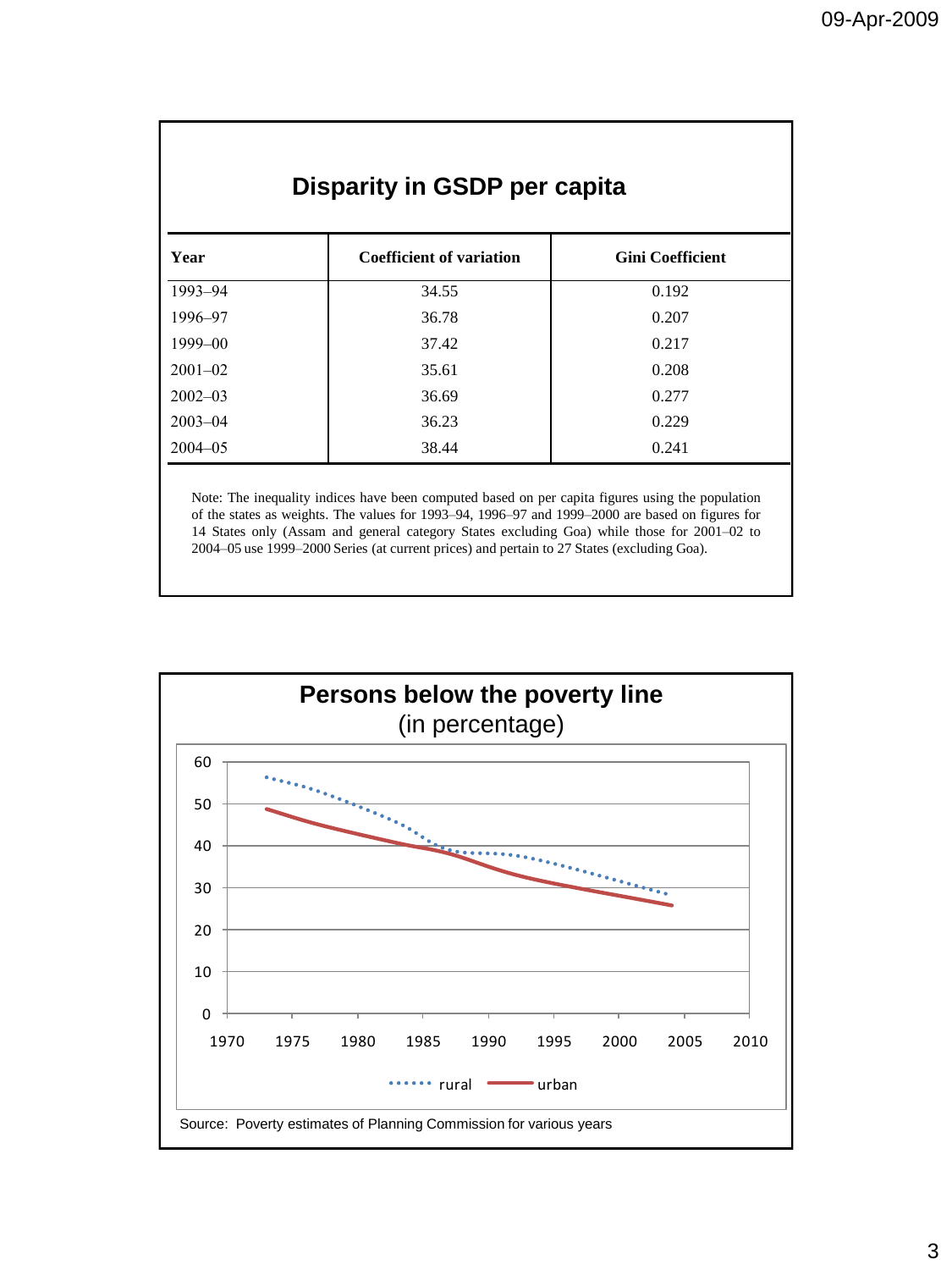

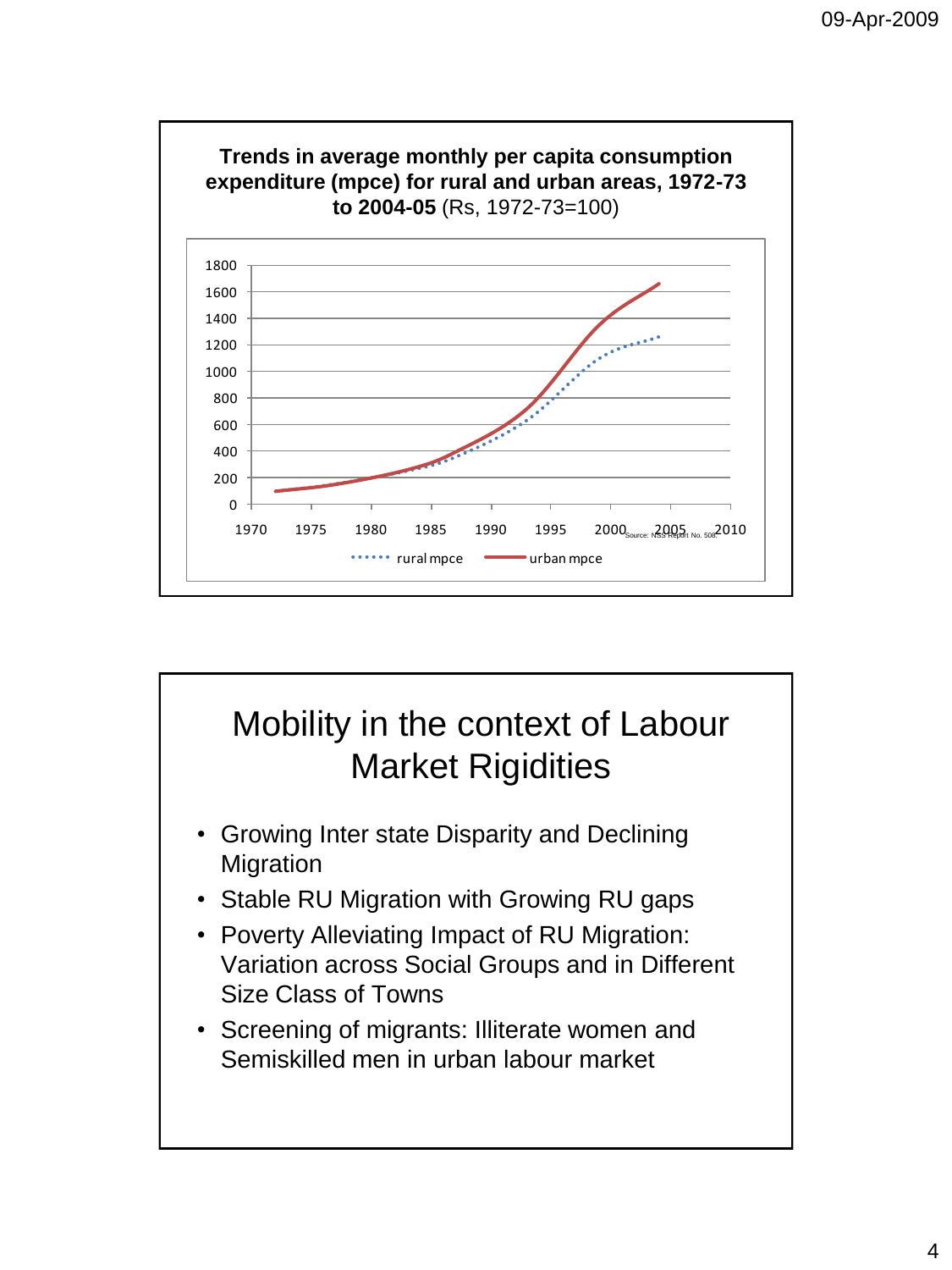

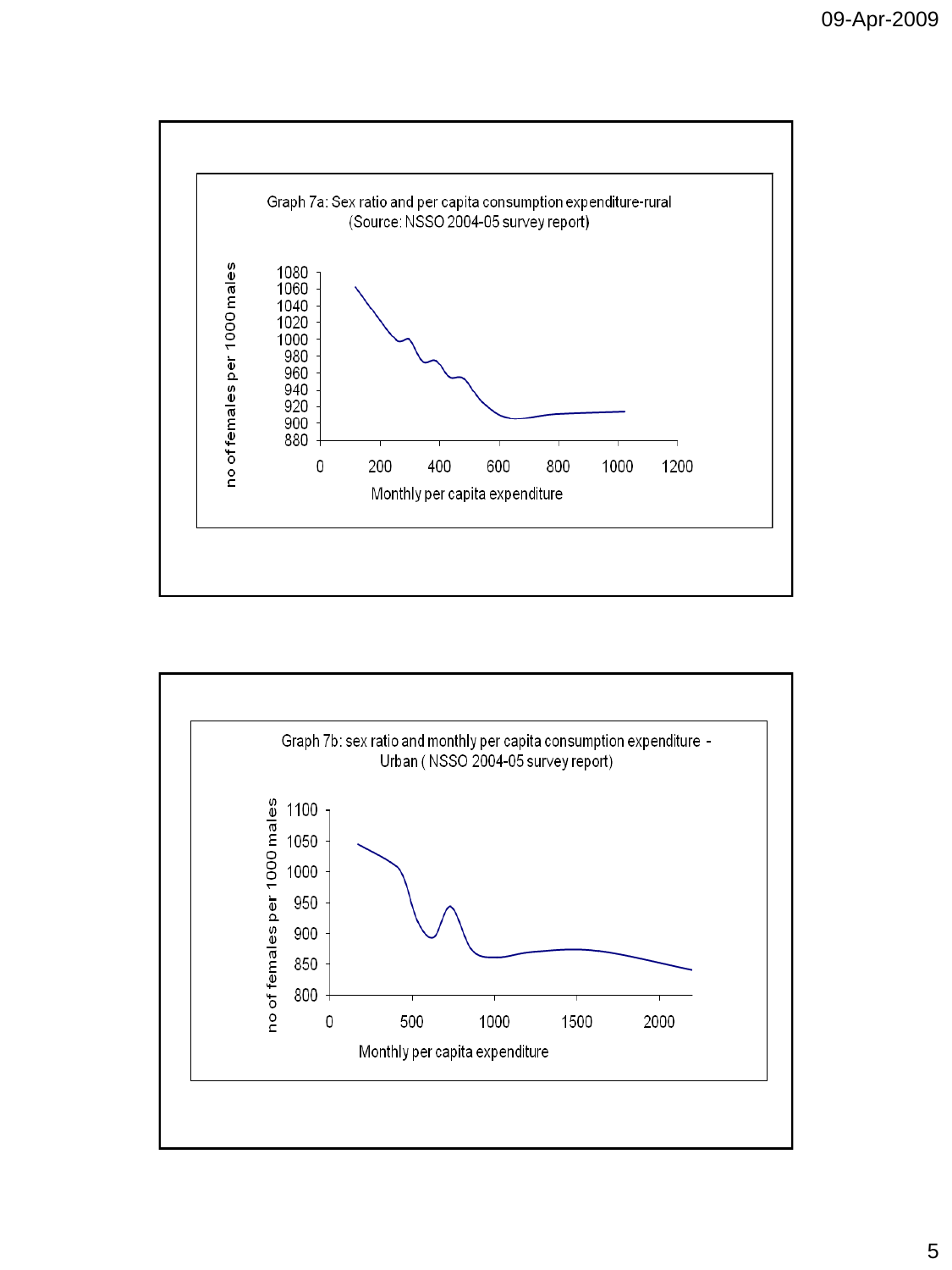|            |                  |                 |                  | <b>Principal Status</b> |                  |                 |                  |                 |  |
|------------|------------------|-----------------|------------------|-------------------------|------------------|-----------------|------------------|-----------------|--|
| Survey     |                  | <b>Rural</b>    |                  | <b>Urban</b>            |                  |                 |                  |                 |  |
| Year       | Men              |                 |                  | <b>Women</b>            |                  | Men             | Women            |                 |  |
| 1977-78    | 90.2             |                 |                  | 40.7                    |                  | 79.6            | 19.3             |                 |  |
| 1983       | 88.4             |                 |                  | 40.1                    |                  | 79.5            |                  | 18.7            |  |
| 1987-8     | 86.2             |                 | 39.8             |                         | 77.9             |                 | 18.3             |                 |  |
| 1993-4     | 86.5             |                 | 36.7             |                         | 78.8             |                 | 18.4             |                 |  |
| 1999-00    | 85.5             |                 | 33.4             |                         | 77.9             |                 | 17.6             |                 |  |
| 2004-05    | 85.5             |                 | 38.0             |                         |                  | 74.5            | 18.7             |                 |  |
| 2005-06    | 84.4             |                 | 35.1             | 78.3                    |                  | 17.5            |                  |                 |  |
|            | Weekly<br>status | Daily<br>status | Weekly<br>status | Daily status            | Weekly<br>status | Daily<br>status | Weekly<br>status | Daily<br>status |  |
| $1977 - 8$ | 87.1             | 81.5            | 37.7             | 31.4                    | 78.6             | 75.7            | 19.6             | 17.1            |  |
| 1983       | 85.4             | 80.2            | 36.4             | 31.6                    | 78.3             | 75.2            | 18.4             | 16.5            |  |
| 1987-8     | 84.0             | 83.5            | 35.3             | 33.2                    | 77.3             | 75.1            | 18.5             | 17.0            |  |
| 1993-4     | 85.1             | 80.9            | 42.0             | 34.3                    | 78.2             | 76.0            | 20.9             | 18.1            |  |
| 1999-00    | 83.4             | 78.1            | 40.8             | 32.9                    | 77.1             | 74.4            | 19.1             | 16.7            |  |
| 2004-05    | 83.8             | 78.1            | 43.2             | 33.9                    | 78.5             | 76.0            | 22.3             | 19.4            |  |
| 2005-06    | 82.3             | 77.1            | 40.0             | 31.7                    | 77.5             | 75.2            | 19.2             | 17.1            |  |

# **Percentage of workers in 15–59 age-group by Usual,**

### **Percentage of workers by usual (principal) status Rural**

| Age Group |         | Men     |         | Women   |         |         |
|-----------|---------|---------|---------|---------|---------|---------|
|           | 1993-94 | 1999-00 | 2004-05 | 1993-94 | 1999-00 | 2004-05 |
| $5-9$     | 0.9     | 0.5     | 0.2     | 1.1     | 0.6     | 0.1     |
| $10-14$   | 11.2    | 8.2     | 5.4     | 10.4    | 7.4     | 4.9     |
| $15-19$   | 52.3    | 47.5    | 45.3    | 26.4    | 23.4    | 22.2    |
| $20 - 24$ | 82.4    | 82.3    | 82.0    | 31.8    | 31.0    | 28.4    |
| $25-29$   | 94.7    | 94.2    | 95.6    | 35.4    | 37.3    | 36.7    |
| $30 - 34$ | 98.0    | 97.4    | 97.7    | 40.7    | 42.2    | 42.4    |
| 35-39     | 98.8    | 98.1    | 98.6    | 43.5    | 45.3    | 48.2    |
| $40 - 44$ | 98.5    | 98.1    | 97.9    | 44.0    | 46.2    | 47.5    |
| 45-49     | 98.0    | 97.7    | 97.7    | 43.8    | 45.0    | 48.3    |
| 50-54     | 96.5    | 94.9    | 95.8    | 40.7    | 39.9    | 43.6    |
| 55-59     | 93.6    | 91.9    | 92.4    | 33.7    | 35.1    | 39.4    |
| $60+$     | 68.3    | 62.2    | 63.0    | 17.2    | 17.4    | 19.7    |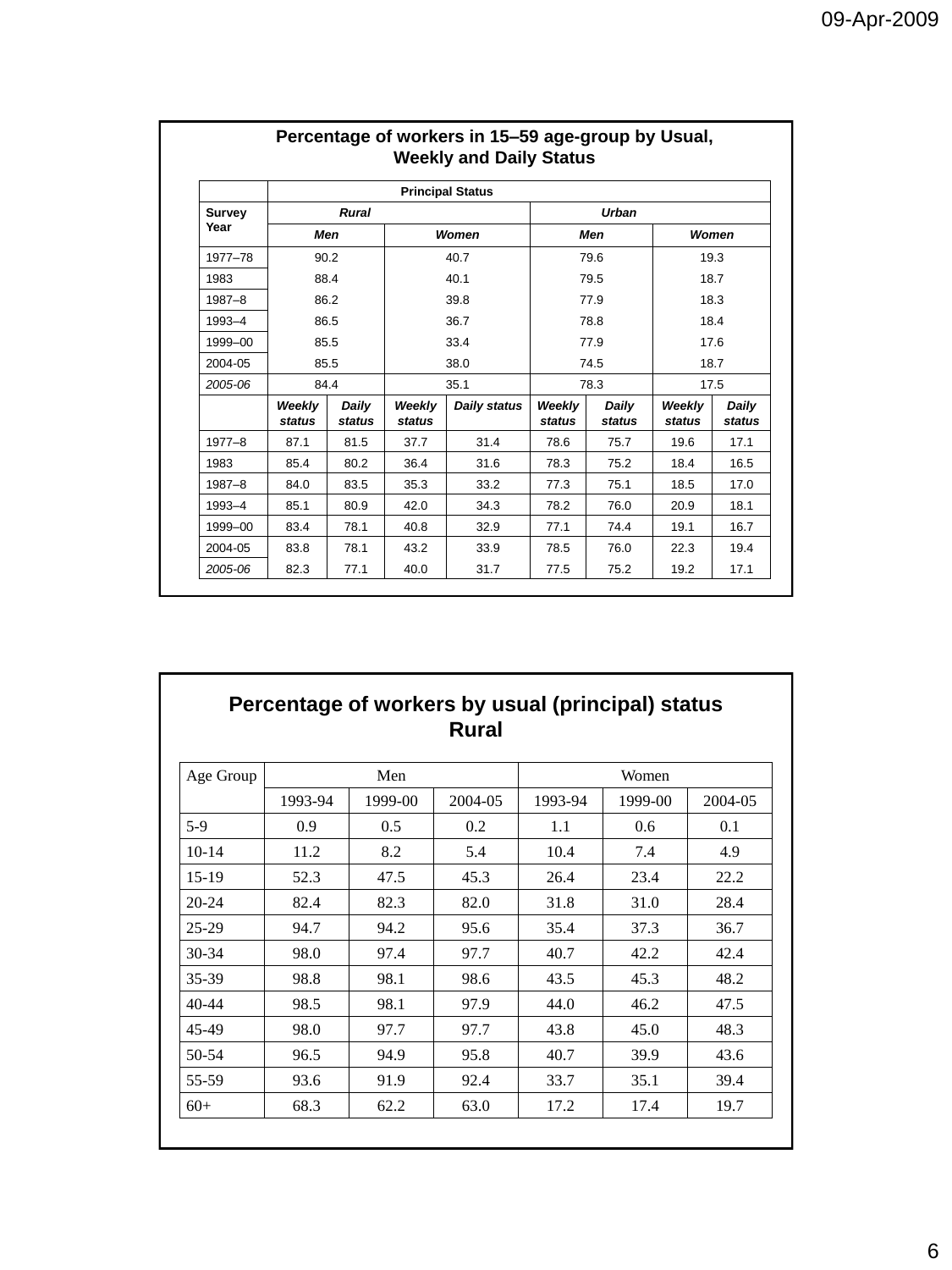| Age Group |         | Men     |         |         | Women   |         |
|-----------|---------|---------|---------|---------|---------|---------|
|           | 1993-94 | 1999-00 | 2004-05 | 1993-94 | 1999-00 | 2004-05 |
| $5-9$     | 0.4     | 0.3     | 0.2     | 0.3     | 0.1     | 0.1     |
| $10-14$   | 5.9     | 4.6     | 4.4     | 3.5     | 2.8     | 2.4     |
| $15-19$   | 33.7    | 30.3    | 31.4    | 9.4     | 8.7     | 9.2     |
| $20 - 24$ | 65.4    | 64.4    | 66.2    | 13.6    | 13.0    | 15.5    |
| $25-29$   | 89.2    | 87.8    | 90.0    | 17.5    | 16.1    | 18.6    |
| $30 - 34$ | 96.1    | 95.8    | 96.5    | 20.8    | 19.8    | 23.6    |
| 35-39     | 98.2    | 97.3    | 97.5    | 23.3    | 23.5    | 26.5    |
| $40 - 44$ | 98.0    | 97.3    | 97.7    | 25.7    | 24.2    | 26.2    |
| 45-49     | 97.1    | 96.8    | 96.5    | 25.3    | 23.4    | 22.7    |
| 50-54     | 94.1    | 93.3    | 92.5    | 24.0    | 22.5    | 22.4    |
| 55-59     | 84.5    | 80.3    | 81.9    | 18.5    | 18.1    | 19.2    |
| $60+$     | 42.9    | 38.6    | 35.5    | 9.1     | 8.2     | 8.6     |

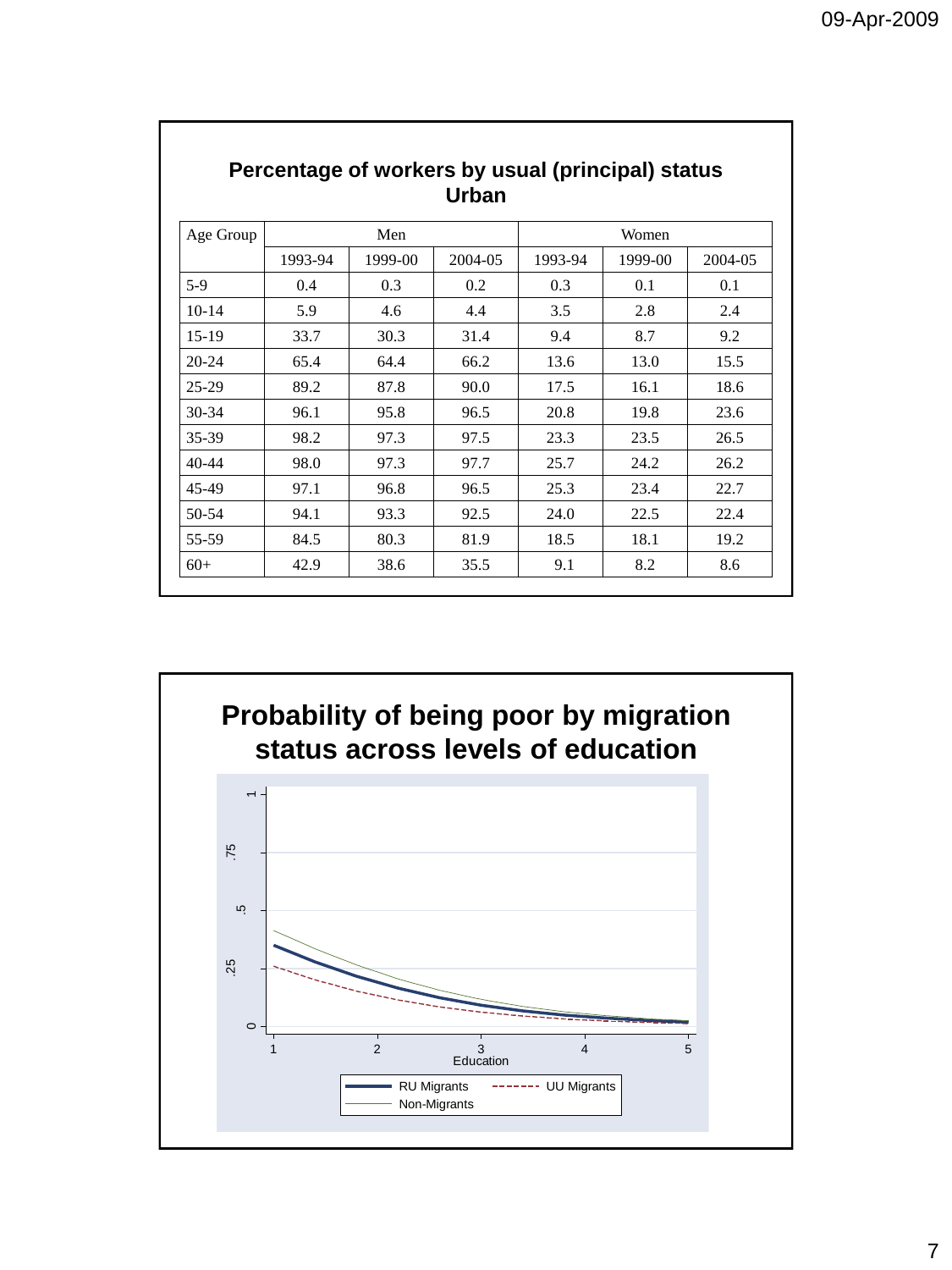

|             |                                              | Male                 |                     | Female                                           |                      |                        |  |  |
|-------------|----------------------------------------------|----------------------|---------------------|--------------------------------------------------|----------------------|------------------------|--|--|
| Year/       | Usual principal<br>۰<br>subsidiary<br>status | <b>Weekly status</b> | <b>Daily status</b> | <b>Usual Principal</b><br>+ subsidiary<br>status | <b>Weekly status</b> | Daily<br><b>status</b> |  |  |
| 1977-78     | 1.3                                          | 3.6                  | 7.1                 | 2.0                                              | 4.1                  | 9.2                    |  |  |
| Jan-Dec 83  | 1.4                                          | 3.7                  | 7.5                 | 0.7                                              | 4.3                  | 9.0                    |  |  |
| 1987-88     | 1.8                                          | 4.2                  | 4.6                 | 2.4                                              | 4.4                  | 9.0                    |  |  |
| 1989-90     | 1.3                                          | 2.6                  |                     | 0.6                                              | 2.1                  | ٠                      |  |  |
| 1990-91     | 1.1                                          | 2.2                  |                     | 0.3                                              | 2.1                  | ٠                      |  |  |
| July-Dec 91 | 1.6                                          | 2.2                  | ۰                   | 0.7                                              | 1.2                  | ٠                      |  |  |
| Jan-Dec 92  | 1.2                                          | 2.2                  | ۰                   | 0.6                                              | 1.2                  | ٠                      |  |  |
| 1993-94     | 1.4                                          | 3.1                  | 5.6                 | 0.9                                              | 2.9                  | 5.6                    |  |  |
| 1994-95     | 1.0                                          | 1.8                  | м                   | 0.4                                              | 1.2                  | m                      |  |  |
| 1995-96     | 1.3                                          | 1.8                  | м                   | 0.7                                              | 0.9                  | m                      |  |  |
| 1997        | $1.2$                                        | $\overline{2}$       | м                   | 0.7                                              | 1.8                  | m                      |  |  |
| 1998        | 2.1                                          | 2.9                  | м                   | 1.5                                              | 2.7                  | m                      |  |  |
| 1999-2000   | 1.7                                          | 3.9                  | 7.2                 | 1.0                                              | 3.7                  | 7.0                    |  |  |
| 2004-05     | 1.6                                          | 3.8                  | 8.0                 | 1.8                                              | 4.2                  | 8.7                    |  |  |
| 2005-06     | 2.0                                          | 4.3                  | 8.3                 | 1.2                                              | 3.3                  | 7.5                    |  |  |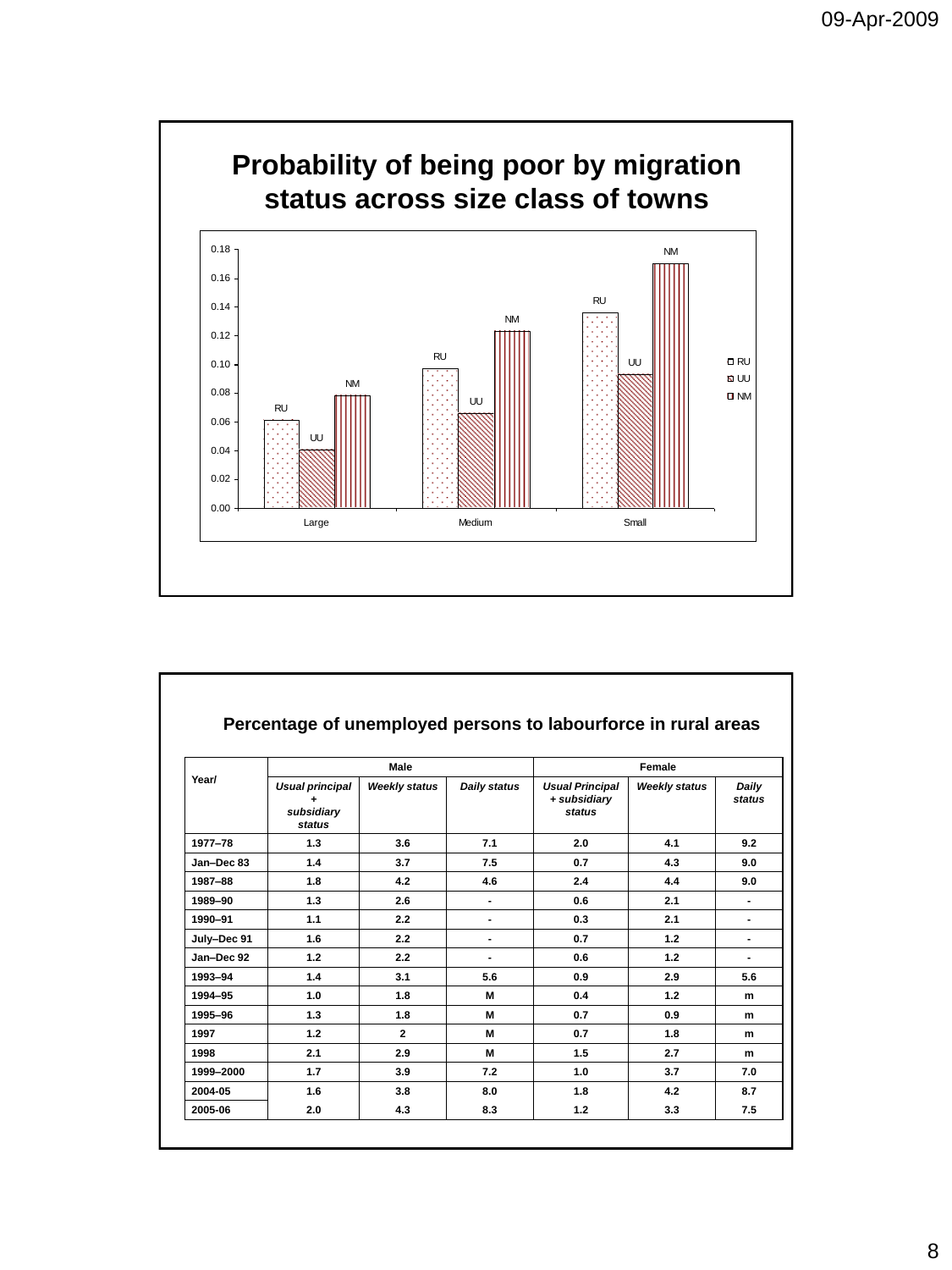| Year        |                                              | Male             |                     |                                                     | Female                  |              |
|-------------|----------------------------------------------|------------------|---------------------|-----------------------------------------------------|-------------------------|--------------|
|             | Usual principal<br>۰<br>subsidiary<br>status | Weekly<br>status | <b>Daily status</b> | <b>Usual Principal</b><br>۰<br>subsidiary<br>status | Weekly<br>status        | Daily status |
| 1977-78     | 5.4                                          | 7.1              | 9.4                 | 12.4                                                | 10.9                    | 14.5         |
| Jan-Dec 83  | 5.1                                          | 6.7              | 9.2                 | 4.9                                                 | 7.5                     | 11.0         |
| 1987-88     | 5.2                                          | 6.6              | 8.8                 | 6.2                                                 | 9.2                     | 12.0         |
| 1989-90     | 3.9                                          | 4.5              | M                   | 2.7                                                 | $\overline{\mathbf{4}}$ | m            |
| 1990-91     | 4.5                                          | 5.1              | M                   | 4.7                                                 | 5.3                     | m            |
| July-Dec 91 | 4.1                                          | 4.8              | M                   | 4.3                                                 | 5.6                     | m            |
| Jan-Dec 92  | 4.3                                          | 4.6              | M                   | 5.8                                                 | 6.2                     | m            |
| 1993-94     | 4.1                                          | 5.2              | 6.7                 | 6.2                                                 | 8.4                     | 10.4         |
| 1994-95     | 3.4                                          | 3.9              | M                   | 3.4                                                 | $\overline{\mathbf{4}}$ | m            |
| 1995-96     | 3.8                                          | 4.1              | M                   | 3.1                                                 | 3.5                     | m            |
| 1997        | 3.9                                          | 4.3              | M                   | 4.4                                                 | 5.8                     | m            |
| 1998        | 5.1                                          | 5.4              | M                   | 6.8                                                 | 7.8                     | m            |
| 1999-2000   | 4.5                                          | 5.6              | 7.3                 | 5.7                                                 | 7.3                     | 9.4          |
| 2004-05     | 3.8                                          | 5.2              | 7.5                 | 6.9                                                 | 9.0                     | 11.6         |
| 2005-06     | 4.5                                          | 5.8              | 7.9                 | 6.3                                                 | 7.7                     | 10.1         |

#### **Percentage of unemployed persons to labour force in urban areas**

|                       | Percentage of workers by usual principal status and education level for | persons of age 15 years and above |         |         |         |         |  |  |  |  |  |
|-----------------------|-------------------------------------------------------------------------|-----------------------------------|---------|---------|---------|---------|--|--|--|--|--|
|                       |                                                                         | Men                               |         | Women   |         |         |  |  |  |  |  |
|                       | 1993-94                                                                 | 1999-00                           | 2004-05 | 1993-94 | 1999-00 | 2004-05 |  |  |  |  |  |
| Rural                 |                                                                         |                                   |         |         |         |         |  |  |  |  |  |
| <b>Illiterates</b>    | 91.3                                                                    | 89.1                              | 88.7    | 39.1    | 40.4    | 41.6    |  |  |  |  |  |
| Literate upto primary | 89.8                                                                    | 87.2                              | 88.7    | 28.6    | 30.3    | 32.7    |  |  |  |  |  |
| Middle                | 73.5                                                                    | 75.2                              | 78.1    | 17.7    | 20.5    | 25.3    |  |  |  |  |  |
| Secondary             | 68.3                                                                    | 71.3                              | 69.9    | 15.3    | 17.3    | 20.4    |  |  |  |  |  |
| Higher secondary      | 62.9                                                                    | 67.9                              | 66.4    | 16.1    | 13.4    | 16.9    |  |  |  |  |  |
| Diploma               |                                                                         |                                   | 78.3    |         |         | 39.6    |  |  |  |  |  |
| Graduate and above    | 79.2                                                                    | 80.2                              | 81.8    | 29.3    | 26.9    | 28.5    |  |  |  |  |  |
| All                   | 84.6                                                                    | 82.9                              | 83.0    | 34.6    | 35.0    | 35.9    |  |  |  |  |  |
|                       |                                                                         |                                   | Urban   |         |         |         |  |  |  |  |  |
| <b>Illiterates</b>    | 86.6                                                                    | 83.6                              | 82.4    | 23.3    | 22.9    | 25.0    |  |  |  |  |  |
| Literate upto primary | 84.4                                                                    | 82.4                              | 85.1    | 15.0    | 14.6    | 18.6    |  |  |  |  |  |
| Middle                | 71.3                                                                    | 72.5                              | 75.0    | 9.1     | 9.9     | 11.7    |  |  |  |  |  |
| Secondary             | 66.3                                                                    | 66.1                              | 66.2    | 10.8    | 10.4    | 9.5     |  |  |  |  |  |
| Higher secondary      | 58.9                                                                    | 59.9                              | 59.1    | 12.6    | 11.1    | 10.3    |  |  |  |  |  |
| Diploma               |                                                                         |                                   | 77.2    |         |         | 42.3    |  |  |  |  |  |
| Graduate and above    | 80.7                                                                    | 79.7                              | 78.5    | 28.2    | 25.2    | 26.5    |  |  |  |  |  |
| A11                   | 75.8                                                                    | 74.5                              | 75.2    | 17.5    | 16.6    | 18.5    |  |  |  |  |  |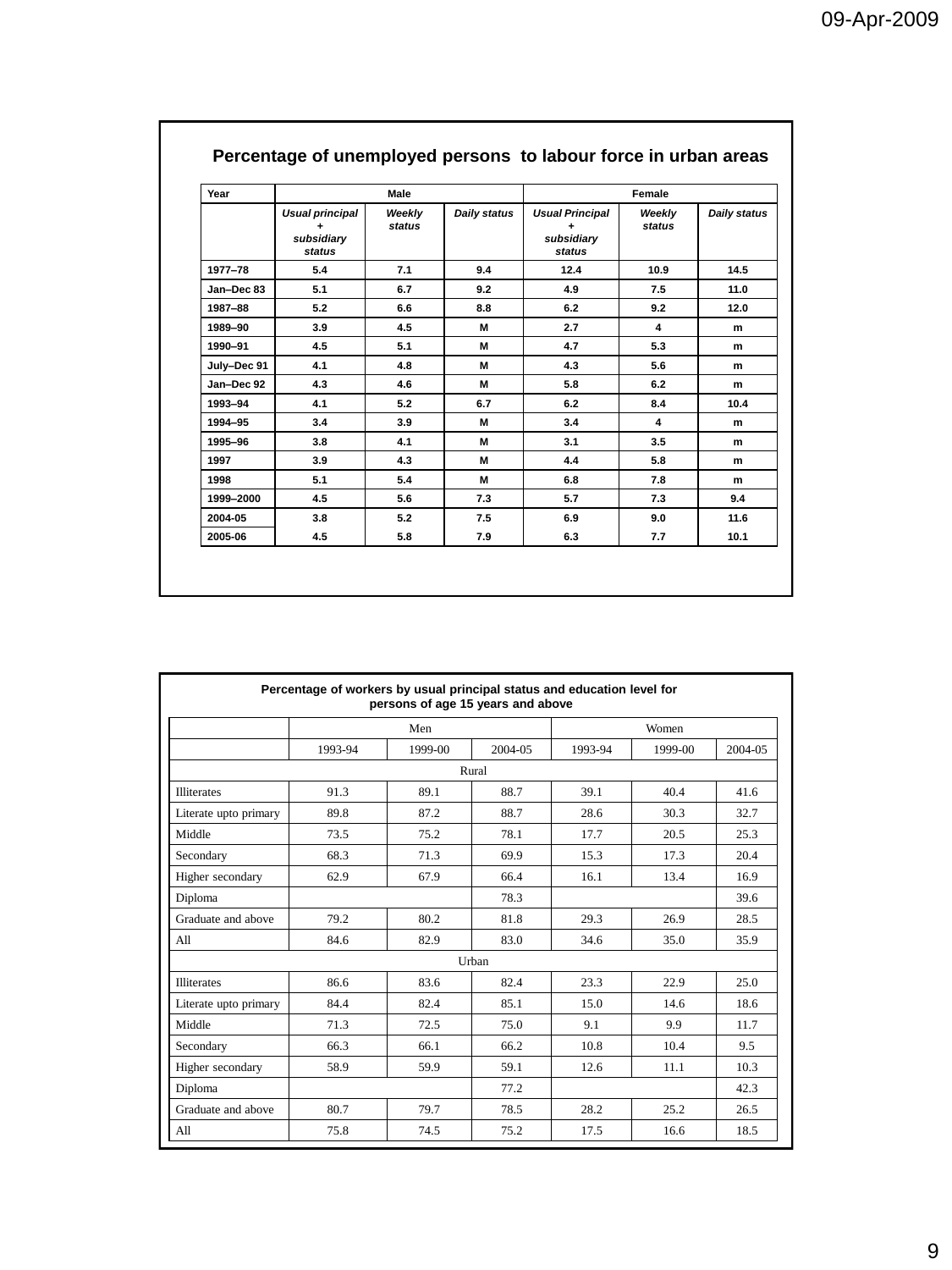| Year    | Not literate | Primary              | Middle | Secondary & above |
|---------|--------------|----------------------|--------|-------------------|
|         |              | <b>Rural males</b>   |        |                   |
| 1987-88 | 0.9          | 2.1                  | 5.4    | 11.4              |
| 1993-94 | 0.3          | 0.8                  | 3.0    | 8.8               |
| 1999-00 | 0.4          | 1.1                  | 2.8    | 6.8               |
| 2004-05 | 0.4          | 1.3                  | 2.4    | 5.9               |
|         |              | <b>Rural</b> females |        |                   |
| 1987-88 | 2.4          | 3.5                  | 13.7   | 34.1              |
| 1993-94 | 0.2          | 1.0                  | 5.3    | 24.9              |
| 1999-00 | 0.2          | 0.9                  | 4.7    | 20.4              |
| 2004-05 | 0.7          | 2.4                  | 5.9    | 23.1              |
|         |              | <b>Urban males</b>   |        |                   |
| 1987-88 | 1.8          | 4.6                  | 8.8    | 8.3               |
| 1993-94 | 1.1          | 2.5                  | 5.7    | 6.9               |
| 1999-00 | 1.4          | 3.0                  | 5.6    | 6.6               |
| 2004-05 | 1.2          | 2.3                  | 4.9    | 6.0               |
|         |              | <b>Urban</b> females |        |                   |
| 1987-88 | 2.1          | 6.4                  | 21.6   | 21.9              |
| 1993-94 | 0.4          | 4.5                  | 15.7   | 20.6              |
| 1999-00 | 0.6          | 2.5                  | 11.1   | 16.3              |
| 2004-05 | 0.8          | 4.1                  | 12.1   | 19.4              |

| Year            | Self-<br>employed | Regular<br>salaried<br>employees | Casual<br>labour | Self-<br>employed | Regular<br>salaried<br>employees | Casual<br>labour |
|-----------------|-------------------|----------------------------------|------------------|-------------------|----------------------------------|------------------|
|                 | Rural male        |                                  |                  | Rural female      |                                  |                  |
| 2004-<br>05     | 58.1              | 9.0                              | 32.9             | 63.7              | 3.7                              | 32.6             |
| 1999-<br>$00\,$ | 55.0              | 8.8                              | 36.2             | 57.3              | 3.1                              | 39.6             |
| 1993-<br>94     | 57.7              | 8.5                              | 33.8             | 58.6              | 2.7                              | 38.7             |
| 1987-<br>88     | 58.6              | 10.0                             | 31.4             | 60.8              | 3.7                              | 35.5             |
| 1983            | 60.5              | 10.3                             | 29.2             | 61.9              | 2.8                              | 35.3             |
|                 | Urban male        |                                  | Urban female     |                   |                                  |                  |
| 2004-<br>05     | 44.8              | 40.6                             | 14.6             | 47.7              | 35.6                             | 16.7             |
| 1999-<br>$00\,$ | 41.5              | 41.7                             | 16.8             | 45.3              | 33.3                             | 21.4             |
| 1993-<br>94     | 41.7              | 42.0                             | 16.3             | 45.8              | 28.4                             | 25.8             |
| 1987-<br>88     | 41.7              | 43.7                             | 14.6             | 47.1              | 27.5                             | 25.4             |
| 1983            | 40.9              | 43.7                             | 15.4             | 45.8              | 25.8                             | 28.4             |

10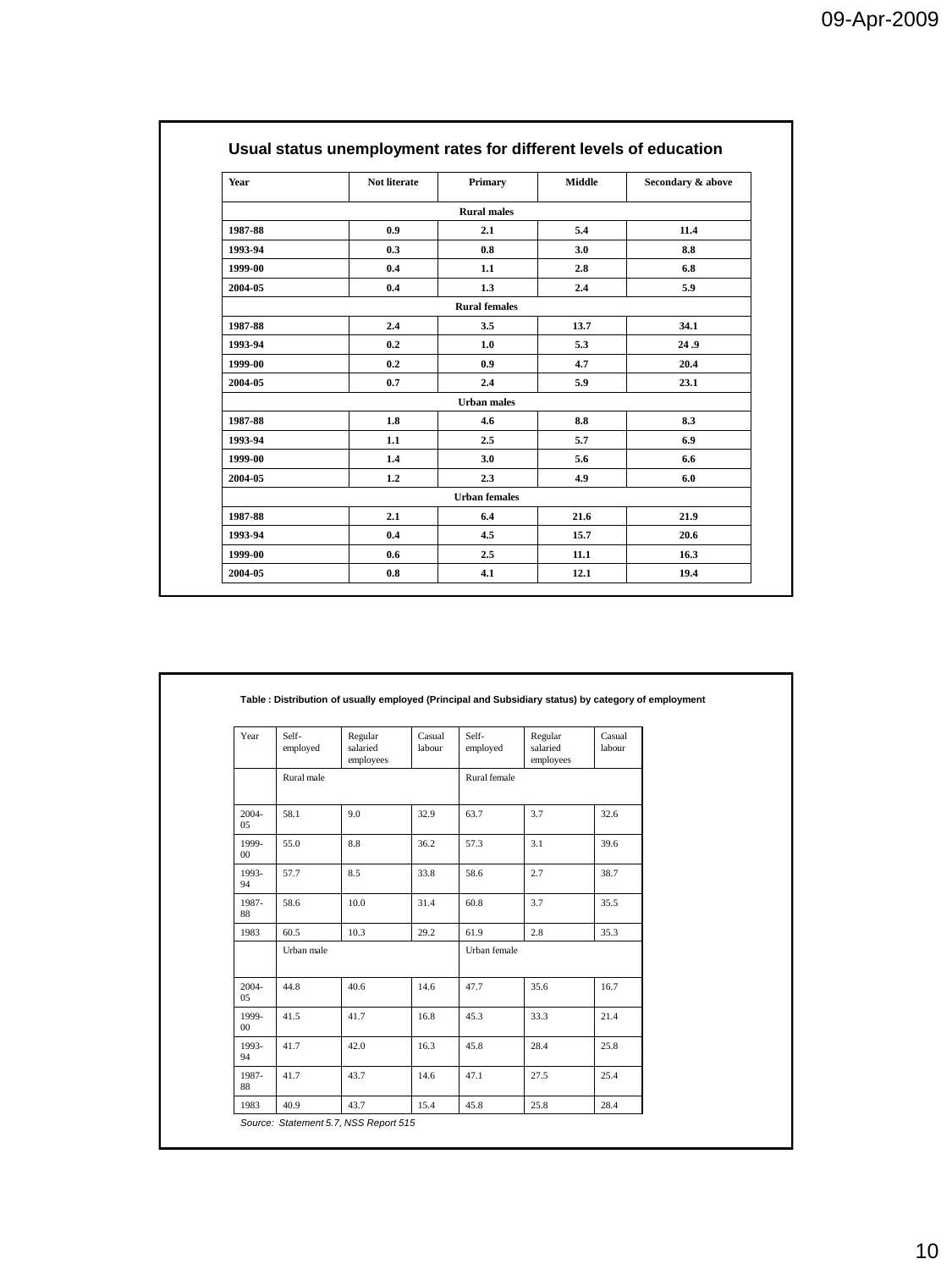|                                                    |                         | Growth in wage |        |                                 |        |        |                              |        |        |  |  |
|----------------------------------------------------|-------------------------|----------------|--------|---------------------------------|--------|--------|------------------------------|--------|--------|--|--|
|                                                    | Regular Informal worker |                |        | <b>Regular Formal</b><br>worker |        |        | <b>Total Regular Workers</b> |        |        |  |  |
| <b>Industry</b>                                    | Male                    | Female         | Total  | Male                            | Female | Total  | Male                         | Female | Total  |  |  |
| <b>Agriculture forestry fishing</b>                | 3.1                     | 8.2            | 3.5    | 0.2                             | 0.7    | 0.0    | 1.9                          | 2.7    | 2.0    |  |  |
| Mining & quarrying                                 | 3.2                     | $-0.6$         | 1.8    | 9.3                             | 23.3   | 9.7    | 8.1                          | 8.1    | 7.7    |  |  |
| Manufacturing                                      | $-1.2$                  | $-2.7$         | $-1.4$ | 4.0                             | 6.8    | 3.2    | $-0.3$                       | 1.5    | $-0.5$ |  |  |
| Electricity gas & water supply                     | $-0.5$                  | 2.1            | $-0.5$ | 4.3                             | 1.5    | 4.2    | 3.2                          | 0.7    | 3.2    |  |  |
| Construction                                       | 0.5                     | $-12.2$        | 0.1    | 7.3                             | 8.4    | 7.1    | -0.9                         | $-3.7$ | $-1.0$ |  |  |
| Trade hotels & restaurant                          | 1.0                     | $-3.4$         | 0.7    | 2.1                             | 0.1    | 2.0    | 0.5                          | $-5.3$ | 0.3    |  |  |
| Transport storage & communication                  | 1.3                     | $-0.4$         | 1.2    | 3.9                             | 8.2    | 4.0    | 0.7                          | 4.8    | 0.7    |  |  |
| Financial intermediation real estate &<br>business | $-2.2$                  | 23.7           | $-0.5$ | 5.2                             | 2.7    | 5.0    | 1.1                          | 6.7    | 1.3    |  |  |
| Public admin, community social & other<br>services | $-7.1$                  | $-4.3$         | $-7.5$ | 3.6                             | 1.6    | 3.1    | 1.2                          | $-2.4$ | 0.0    |  |  |
| <b>Others</b>                                      | 0.0                     | $-2.6$         | $-2.0$ | $-6.1$                          | $-4.1$ | $-7.7$ | -4.0                         | $-2.6$ | $-4.7$ |  |  |
| Total                                              | $-1.0$                  | $-2.2$         | $-1.4$ | 4.0                             | 2.5    | 3.6    | 0.6                          | $-1.0$ | 0.1    |  |  |

#### **Growth in Average daily earnings of Regular Rural Wage workers (1999-2000/2004-05)**

#### **Growth in Average daily earnings of Regular Urban Wage workers (1999-2000/2004-05)**

|                                                    |                         | Regular Informal<br>worker |         |        | <b>Regular Formal</b><br>worker |        |        | <b>Total Regular Workers</b> |        |  |
|----------------------------------------------------|-------------------------|----------------------------|---------|--------|---------------------------------|--------|--------|------------------------------|--------|--|
| <b>Industry</b>                                    | Female<br>Total<br>Male |                            | Male    | Female | Total                           | Male   | Female | Total                        |        |  |
| <b>Agriculture forestry fishing</b>                | $-1.8$                  | $-3.3$                     | $-1.4$  | $-9.0$ | $-0.3$                          | $-7.6$ | $-5.3$ | 0.9                          | -4.5   |  |
| Mining & quarrying                                 | $-7.2$                  | $-1.3$                     | $-6.7$  | 3.2    | $-1.4$                          | 3.2    | 2.8    | $-0.2$                       | 2.9    |  |
| Manufacturing                                      | $-1.7$                  | $-7.5$                     | $-2.1$  | 1.9    | 1.8                             | 1.9    | $-1.7$ | $-4.3$                       | $-1.9$ |  |
| Electricity gas & water supply                     | $-13.6$                 | $-19.9$                    | $-14.7$ | 2.4    | 3.0                             | 2.4    | 1.8    | $-1.0$                       | 1.7    |  |
| Construction                                       | 0.1                     | 13.0                       | 0.8     | 5.0    | 6.8                             | 5.1    | 0.3    | 3.8                          | 0.6    |  |
| Trade hotels & restaurant                          | $-0.7$                  | $-3.9$                     | $-0.9$  | 5.4    | 7.8                             | 5.5    | 0.2    | $-2.0$                       | 0.0    |  |
| Transport storage & communication                  | 0.4                     | $-0.6$                     | 0.4     | 3.7    | 4.3                             | 3.7    | 1.9    | 2.7                          | 1.9    |  |
| Financial intermediation real estate &<br>business | $-2.8$                  | 5.7                        | $-1.7$  | 0.2    | 2.6                             | 0.6    | $-1.9$ | 1.0                          | $-1.4$ |  |
| Public admin,community social & other<br>services  | $-3.7$                  | $-1.6$                     | $-3.2$  | 1.1    | 2.2                             | 1.3    | 0.1    | 0.9                          | 0.1    |  |
| Others                                             | $-2.6$                  | $-0.9$                     | $-3.5$  | 7.5    | 16.0                            | 9.4    | $-2.2$ | $-0.8$                       | $-3.5$ |  |
| Total                                              | $-1.5$                  | $-2.5$                     | -1.8    | 2.0    | 3.1                             | 2.1    | $-0.5$ | $-0.8$                       | -0.6   |  |
|                                                    |                         |                            |         |        |                                 |        |        |                              |        |  |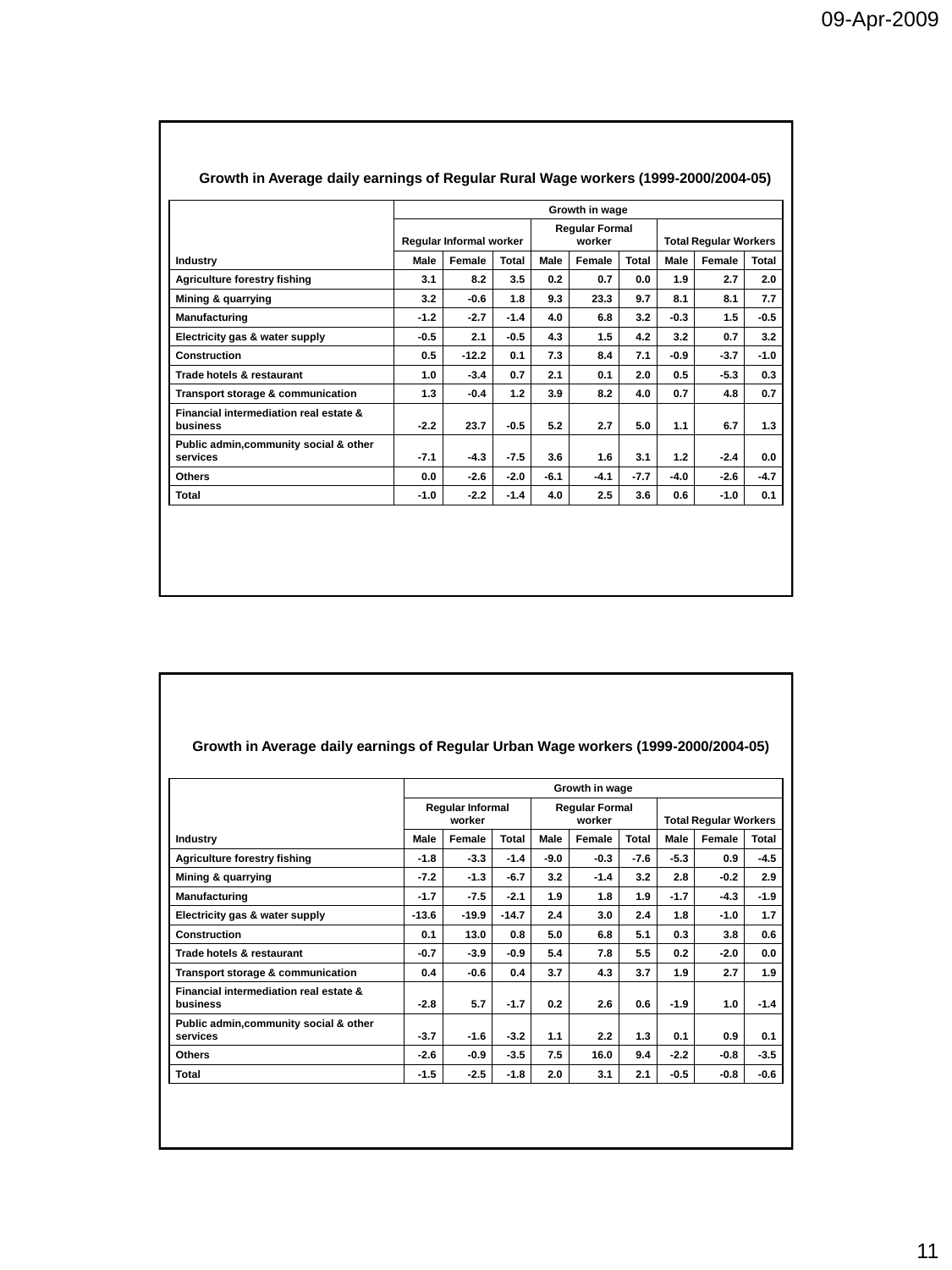

| Growth rate of real wages of regular workers, 1999-00 to 2004-05 |  |  |  |
|------------------------------------------------------------------|--|--|--|
|                                                                  |  |  |  |

| <b>Education level</b> | Rural       |          | Urban       |         |  |  |
|------------------------|-------------|----------|-------------|---------|--|--|
|                        | Agriculture | All      | Agriculture | All     |  |  |
| Male                   |             |          |             |         |  |  |
| <b>Illiterates</b>     | 1.48        | $-1.73$  | $-0.22$     | $-1.73$ |  |  |
| Literate upto middle   | $-2.17$     | $-0.62$  | $-10.47$    | $-2.92$ |  |  |
| Graduate and above     | $-9.19$     | 1.94     | $-17.19$    | 1.15    |  |  |
| All                    | $-1.78$     | 0.51     | $-11.17$    | $-0.53$ |  |  |
| Female                 |             |          |             |         |  |  |
| <b>Illiterates</b>     | 0.96        | $-4.4$   | $-5.92$     | $-5.24$ |  |  |
| Literate upto middle   | 1.37        | $-23.25$ | $-1.63$     | $-3.94$ |  |  |
| Graduate and above     | $-13.03$    | $-0.55$  | 10.25       | $-1.39$ |  |  |
| All                    | $-0.07$     | $-7.54$  | 0.05        | $-2.35$ |  |  |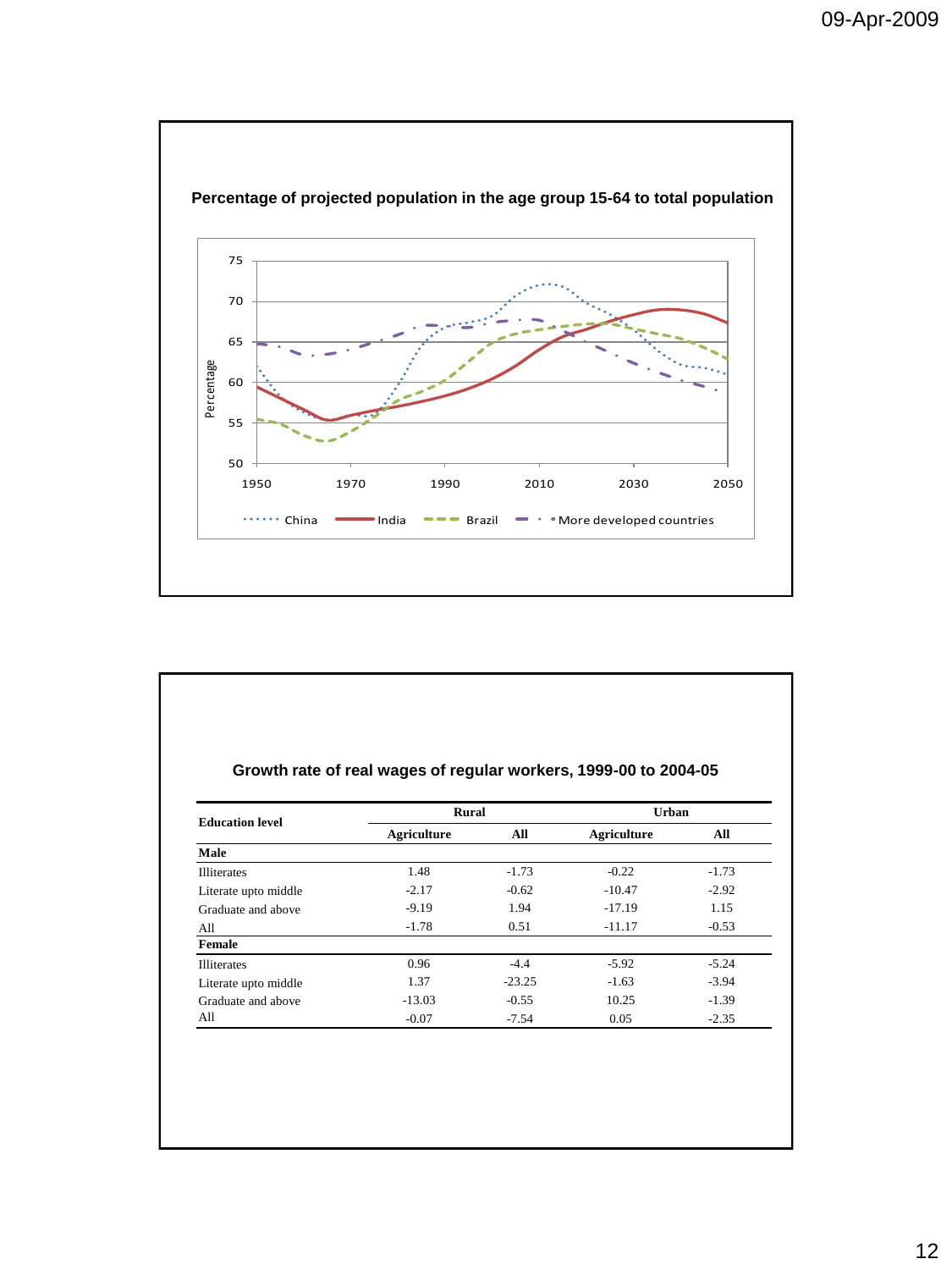|                                                                   | Workers       |       |       | Wages |  |
|-------------------------------------------------------------------|---------------|-------|-------|-------|--|
|                                                                   | (iii)<br>(iv) |       | (ix)  | (x)   |  |
|                                                                   | Unorg         | Org   | Unorg | Org   |  |
| Food Products and Beverages                                       | 87.03         | 12.97 | 22.55 | 77.45 |  |
| Tobacco                                                           | 88.24         | 11.76 | 14.24 | 85.76 |  |
| Textiles                                                          | 84.95         | 15.05 | 31.47 | 68.53 |  |
| Wearing Apparel; Dressing and Dyeing of Fur                       | 94.18         | 5.82  | 60.15 | 39.85 |  |
| Leather and Leather Products                                      | 77.71         | 22.29 | 33.33 | 66.67 |  |
| Wood and Wood Products                                            | 99.29         | 0.71  | 82.93 | 17.07 |  |
| Paper and Paper Products                                          | 64.32         | 35.68 | 14.80 | 85.20 |  |
| Publishing, Printing and Reproduction of<br>Recorded Media        | 86.64         | 13.36 | 37.45 | 62.55 |  |
| Coke, Refined Petroleum Products and Nuclear<br>Fuel              | 31.88         | 68.12 | 1.32  | 98.68 |  |
| Chemical and Chemical Products                                    | 51.10         | 48.90 | 4.83  | 95.17 |  |
| Rubber and Plastic Products                                       | 64.01         | 35.99 | 24.43 | 75.57 |  |
| Non-metallic Products                                             | 89.78         | 10.22 | 45.42 | 54.58 |  |
| <b>Basic Metals</b>                                               | 23.91         | 76.09 | 3.13  | 96.87 |  |
| <b>Fabricated Metals</b>                                          | 87.87         | 12.13 | 39.36 | 60.64 |  |
| Machinery and Equipments                                          | 63.91         | 36.09 | 14.49 | 85.51 |  |
| Office, Accounting and Computing Machinery                        | 7.84          | 92.16 | 0.96  | 99.04 |  |
| Electrical Machinery and                                          | 61.46         | 38.54 | 15.60 | 84.40 |  |
| Radio. Television and Communication<br>Equipment and Apparatus    | 36.21         | 63.79 | 6.93  | 93.07 |  |
| Medical, Precision and Optical Instruments,<br>Watches and Clocks | 42.85         | 57.15 | 8.63  | 91.37 |  |
| Motor Vehicles, Trailers and Semi-trailers                        | 36.47         | 63.53 | 7.03  | 92.97 |  |
| Other Transport and Equipment                                     | 31.78         | 68.22 | 6.55  | 93.45 |  |
| Furniture                                                         | 97.13         | 2.87  | 73.54 | 26.46 |  |
| Recycling                                                         | 98.39         | 1.61  | 88.24 | 11.76 |  |
| All                                                               | 86.15         | 13.85 | 24.23 | 75.77 |  |

|                           |                                                                                  | Wage per Worker<br>(Rs. lakhs) |                | <b>Gross Value Added</b><br>per Worker (Rs.<br>lakhs) |                | Labour Cost (Wages per<br>Gross Value Added) |                |                |
|---------------------------|----------------------------------------------------------------------------------|--------------------------------|----------------|-------------------------------------------------------|----------------|----------------------------------------------|----------------|----------------|
|                           |                                                                                  | (i)                            | (ii)           | (iii)                                                 | (iv)           | (v)                                          | (vi)           | (vii)          |
|                           |                                                                                  | Unorg                          | Org            | Unorg                                                 | Org            | Unorg                                        | Org            | Ratio          |
|                           | Food Products and Beverages                                                      | 0.022                          | 0.515          | 0.155                                                 | 1.923          | 0.144                                        | 0.268          | 1.862          |
|                           | Tobacco                                                                          | 0.004                          | 0.196          | 0.070                                                 | 0.865          | 0.062                                        | 0.227          | 3.653          |
|                           | <b>Textiles</b><br>Wearing Apparel; Dressing<br>and Dveing of Fur                | 0.045<br>0.038                 | 0.557<br>0.409 | 0.140<br>0.167                                        | 1.432<br>1.288 | 0.325<br>0.229                               | 0.389<br>0.318 | 1.200<br>1.388 |
|                           | Leather and Leather Products                                                     | 0.062                          | 0.434          | 0.237                                                 | 1.363          | 0.263                                        | 0.319          | 1.212          |
|                           | Wood and Wood Products                                                           | 0.013                          | 0.372          | 0.106                                                 | 1.189          | 0.122                                        | 0.313          | 2.557          |
| <b>Wages and Gross</b>    | Paper and Paper Products<br>Publishing, Printing and<br>Reproduction of Recorded | 0.073                          | 0.758          | 0.208                                                 | 2.066          | 0.351                                        | 0.367          | 1.043          |
| Value Added in            | Media<br>Coke, Refined Petroleum                                                 | 0.116                          | 1.261          | 0.339                                                 | 3.920          | 0.343                                        | 0.322          | 0.937          |
| Organized and             | Products and Nuclear Fuel<br>Chemical and Chemical                               | 0.078                          | 2.714          | 0.242                                                 | 13 792         | 0.322                                        | 0.197          | 0.612          |
| <b>Unorganized Sector</b> | Products                                                                         | 0.058                          | 1 203          | 0.163                                                 | 7.854          | 0359                                         | 0.153          | 0.427          |
| $(2000-01)$               | Rubber and Plastic Products                                                      | 0.131                          | 0.723          | 0.390                                                 | 3.766          | 0.337                                        | 0.192          | 0.569          |
|                           | Non-metallic Products                                                            | 0.058                          | 0.617          | 0.161                                                 | 2.797          | 0.364                                        | 0.220          | 0.606          |
|                           | <b>Basic Metals</b>                                                              | 0.137                          | 1.328          | 0.462                                                 | 5.505          | 0.296                                        | 0.241          | 0.816          |
|                           | Fabricated Metals                                                                | 0.075                          | 0.839          | 0.241                                                 | 2.099          | 0.312                                        | 0.399          | 1.281          |
|                           | Machinery and Equipments<br>Office, Accounting and                               | 0.131                          | 1.373          | 0.372                                                 | 4.044          | 0.354                                        | 0.340          | 0.960          |
|                           | Computing Machinery                                                              | 0.209                          | 1.843          | 0.469                                                 | 4.440          | 0.446                                        | 0.415          | 0.931          |
|                           | Electrical Machinery and<br>Radio, Television and<br>Communication Equipment     | 0.165                          | 1.424          | 0.408                                                 | 4.252          | 0.404                                        | 0.335          | 0.829          |
|                           | and Apparatus<br>Medical, Precision and                                          | 0.179                          | 1.362          | 0.403                                                 | 5.184          | 0.443                                        | 0.263          | 0.594          |
|                           | Optical Instruments, Watches<br>and Clocks<br>Motor Vehicles, Trailers and       | 0.155                          | 1.230          | 0.463                                                 | 3.979          | 0.335                                        | 0.309          | 0.924          |
|                           | Semi-trailers<br>Other Transport and                                             | 0.187                          | 1.420          | 0.434                                                 | 5.136          | 0.431                                        | 0.276          | 0.642          |
|                           | Equipment                                                                        | 0.154                          | 1.021          | 0.472                                                 | 3.585          | 0.326                                        | 0.285          | 0.875          |
|                           | <b>Furniture</b>                                                                 | 0.059                          | 0.721          | 0.222                                                 | 3.718          | 0.267                                        | 0.194          | 0.726          |
|                           | Recycling                                                                        | 0.055                          | 0.449          | 0.223                                                 | 0.386          | 0.247                                        | 1.163          | 4.712          |
|                           | All                                                                              | 0.041                          | 0.793          | 0.162                                                 | 3.124          | 0.251                                        |                | $0.254$ 1.011  |